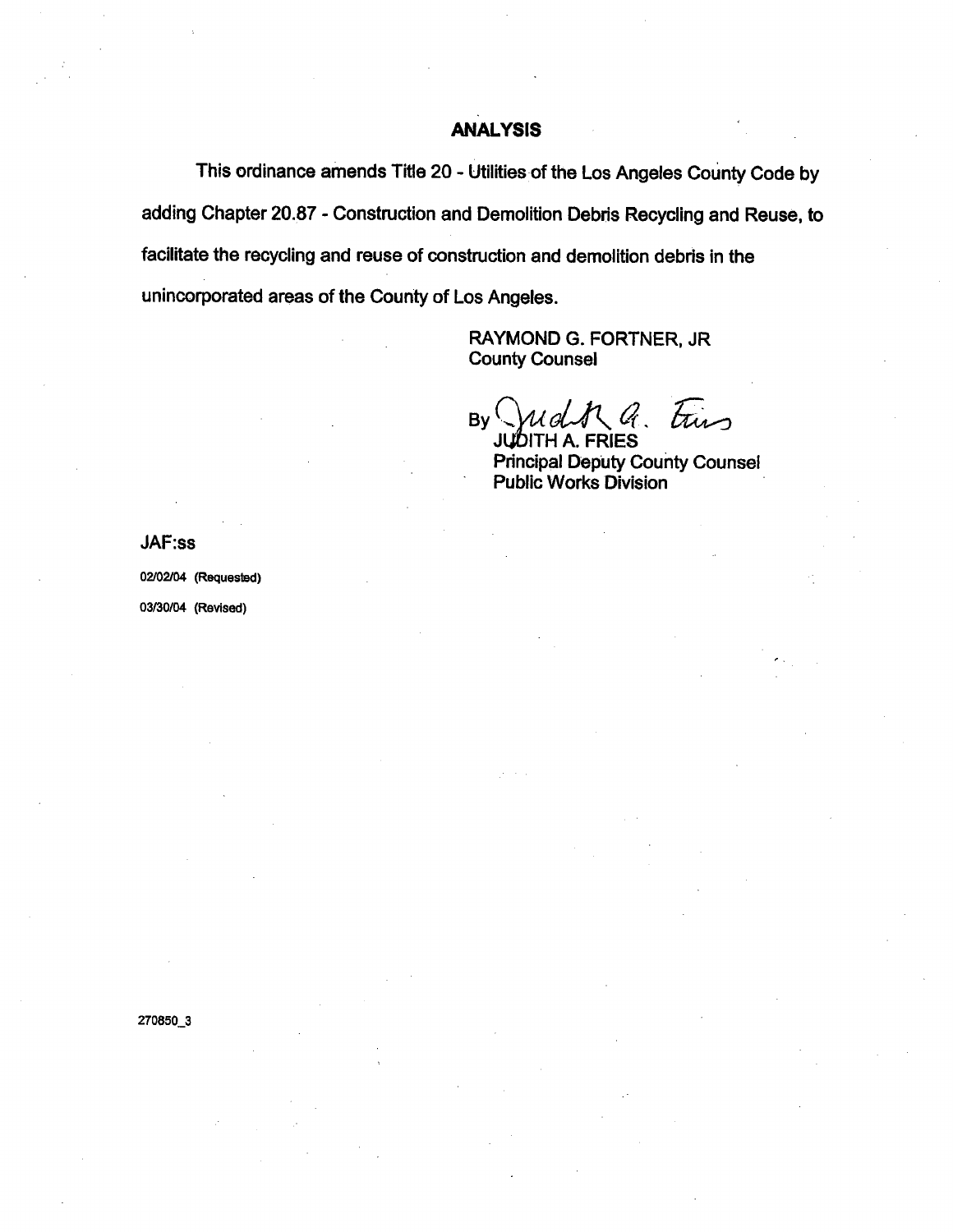# **ORDINANCE NO. 2005-0004**

An ordinance amending Title 20 - Utilities of the Los Angeles County Code by adding Chapter 20.87 - Construction and Demolition Debris Recycling and Reuse, relating to the recycling and reuse of construction and demolition debris in the unincorporated areas of the County of Los Angeles.

The Board of Supervisors of the County of Los Angeles ordains as follows:

**SECTION 1.** Chapter 20.87 is hereby added to read as follows:

# **Chapter 20.87**

# **CONSTRUCTION AND DEMOLITION DEBRIS RECYCLING AND REUSE**

# **20.87.010 Findings and declarations.**

The board of supervisors finds and declares as follows:

A. The California Integrated Waste Management Act of 1989, as amended, section 40000 et seq. of the Public Resources Code, requires that each local jurisdiction in the state divert 50 percent of all solid waste from disposal within its jurisdiction through measures including recycling and reuse.

B. Recycling and reuse of construction and demolition debris is essential to further the county's efforts to comply with the goals of the California Integrated Waste Management Act of 1989.

C. The recycling and reuse of construction and demolition debris has been proven to significantly reduce the amount of material that is disposed in landfills.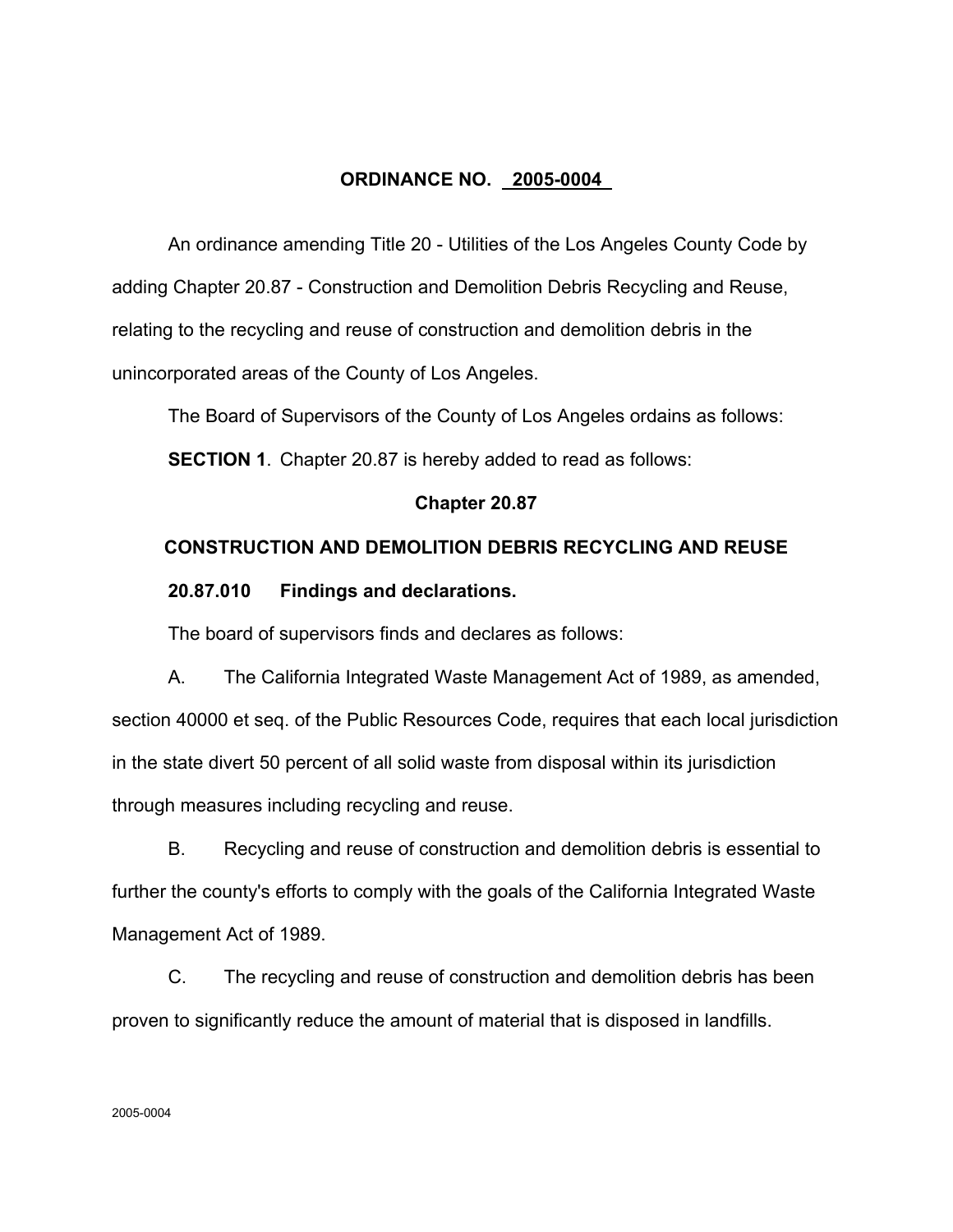D. Except in unusual circumstances, it is feasible to recycle or reuse at least 50 percent of all construction and demolition debris.

# **20.87.020 Purpose.**

The purpose of this chapter is to increase the recycling and reuse of construction and demolition debris, consistent with the goals of the California Integrated Waste Management Act of 1989.

## **20.87.030 Definitions**.

The following definitions apply in the application of this chapter.

A. "Construction and demolition debris" or "C&D debris" means material, other than hazardous waste, radioactive waste, or medical waste, that is generated by or results from construction or demolition-related activities including, but not limited to: construction, deconstruction, demolition, excavation, land clearing, landscaping, reconstruction, remodeling, renovation, repair, and site clean-up. C&D debris includes, but is not limited to: asphalt, concrete, brick, lumber, gypsum wallboard, cardboard and other associated packaging, roofing material, ceramic tile, carpeting, plastic pipe, steel, rock, soil, gravel, tree stumps, and other vegetative matter.

B. "Director" means the director of the department of public works or his/her authorized representative.

C. "Dispose" means the final deposition of solid wastes onto land, into the atmosphere, or into the waters of the state.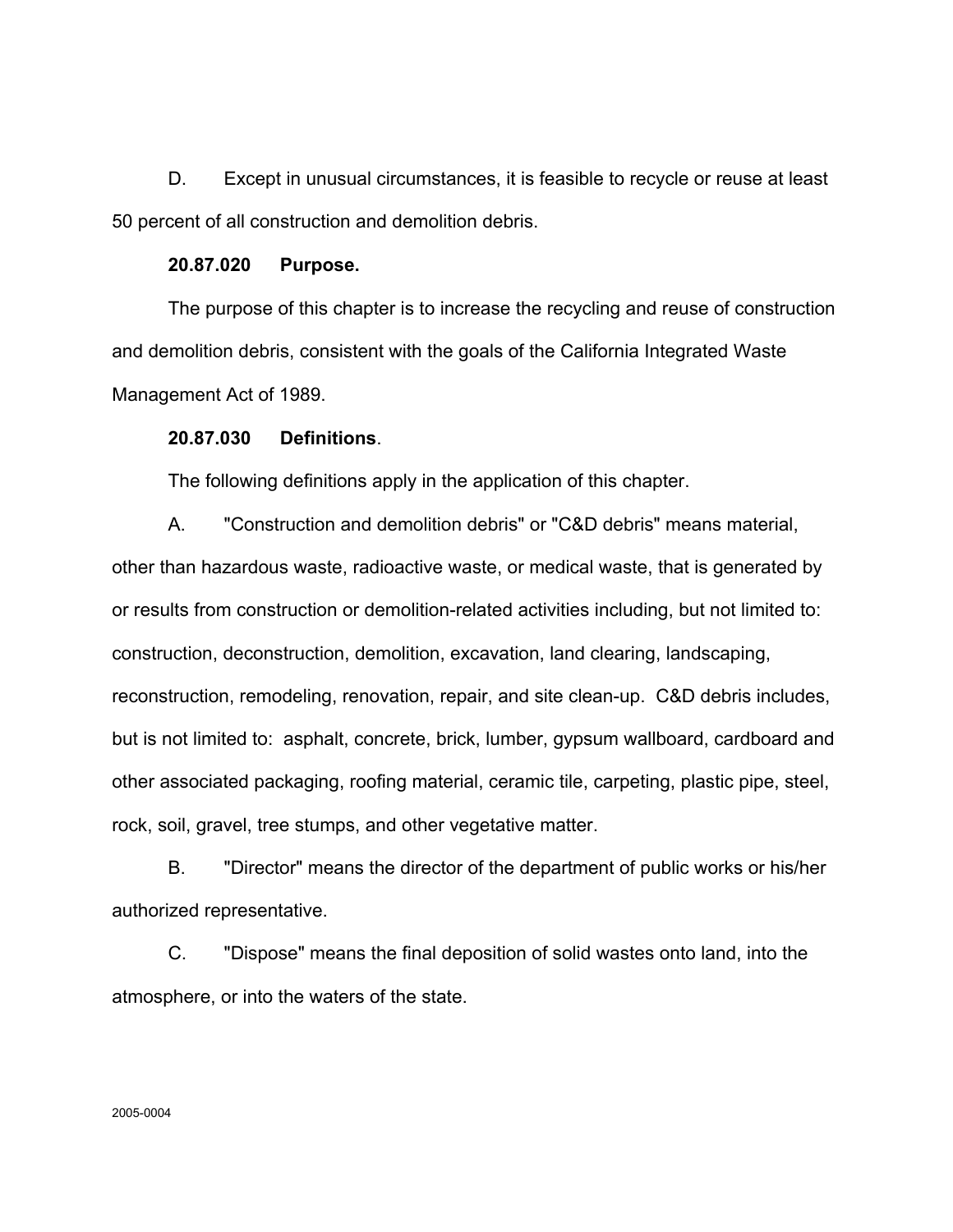D. "Hazardous waste" means hazardous waste as defined by section 40141 of the Public Resources Code.

E. "Inert material" means nonputrescible solid material which includes, without limitation, soil, rock, gravel, concrete, asphalt, brick, ceramics, and similar material that does not contain hazardous waste, radioactive waste, medical waste, soluble pollutants, or decomposable matter.

F. "Medical waste" means waste regulated pursuant to the Medical Waste Management Act, section 117600 et seq. of the Health and Safety Code, and not deemed to be solid waste pursuant to section 40191(b)(3) of the Public Resources Code.

G. "Permit" means any permit issued by the building official pursuant to Section 106 of Chapter 1 of Title 26 of this code.

H. "Person" means an individual, association, firm, company, partnership, political subdivision, government agency, municipality, public or private corporation, or any other entity whatsoever.

I. "Project" means:

1. Any work, requiring one or more permits, the total value of which exceeds \$100,000 as determined pursuant to Section 107.1 of Chapter 1 of Title 26 of this code;

2. Any work, requiring one or more permits, which consists only of the demolition of a structure or structures, irrespective of the total value of the demolition work; or 2005-0004 3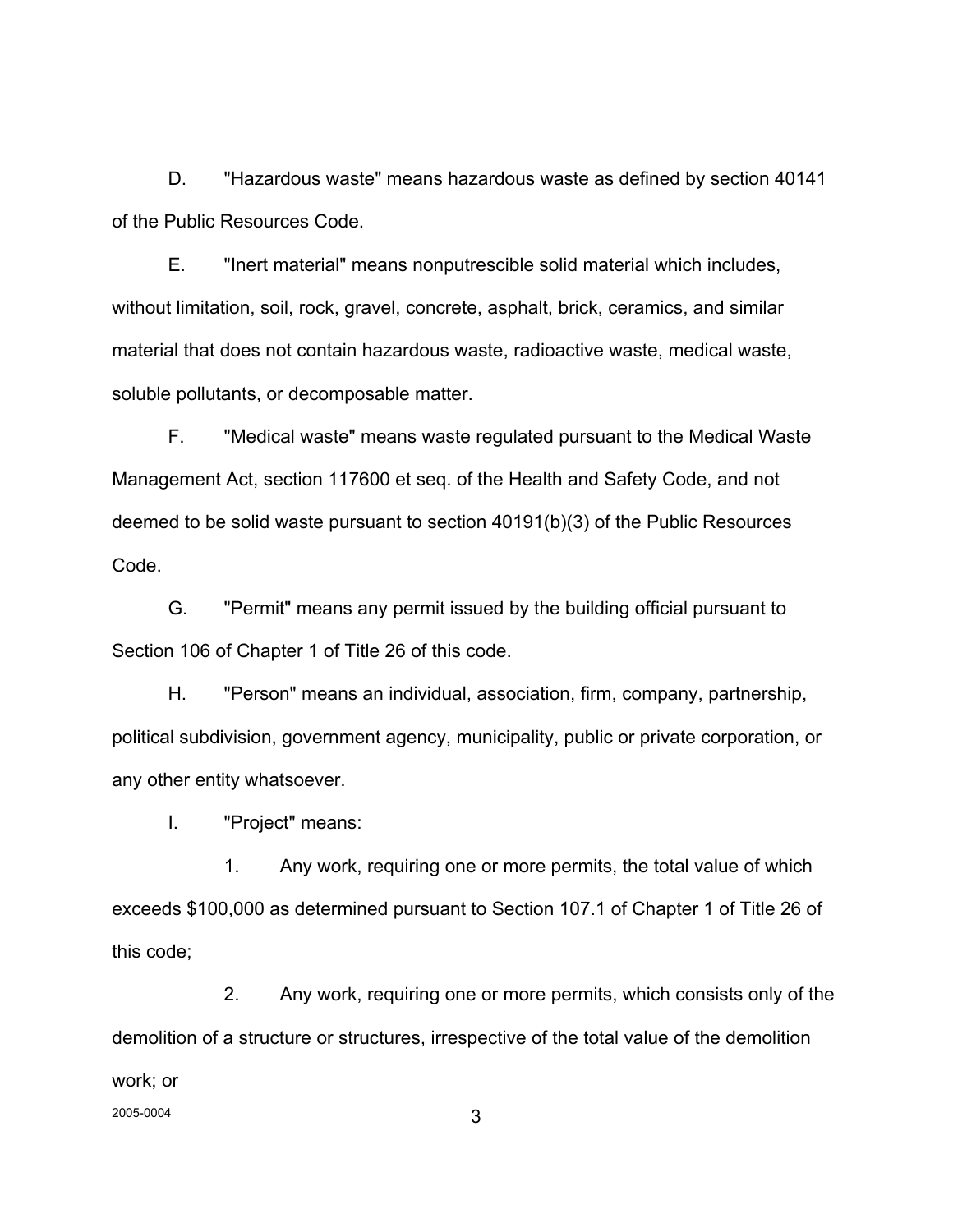3. Any work, requiring one or more permits, which consists only of grading, irrespective of the total value of the grading work.

A project may consist of work requiring more than one permit only if the director determines that the work will take place within a single parcel as defined in Section 11.42.070 of this code or, upon request, that related work will take place within parcels that are in close proximity to one another.

A project does not include:

a. Any work which is determined by the director to be necessary to protect the public health or safety in direct response to an emergency or disaster proclaimed by the appropriate federal, state or local official, or governing body;

b. Any work undertaken by or on behalf of the county; or

c. Any work that consists solely of one single-family or twofamily residential structure and associated accessory structures, except for work consisting of demolition only.

J. "Project C&D debris" means the C&D debris generated within a project. Project C&D debris does not include rock, soil, or gravel that is transferred from one location to another location within the project site and that is not removed from the project site.

K. "Project completion" means the date of the final inspection of the project pursuant to Section 108.4.6 of Title 26 of this code, or if no final inspection is required, 30 calendar days following the date the work authorized by the permit(s) is completed, as determined by the director.

 $2005-0004$  4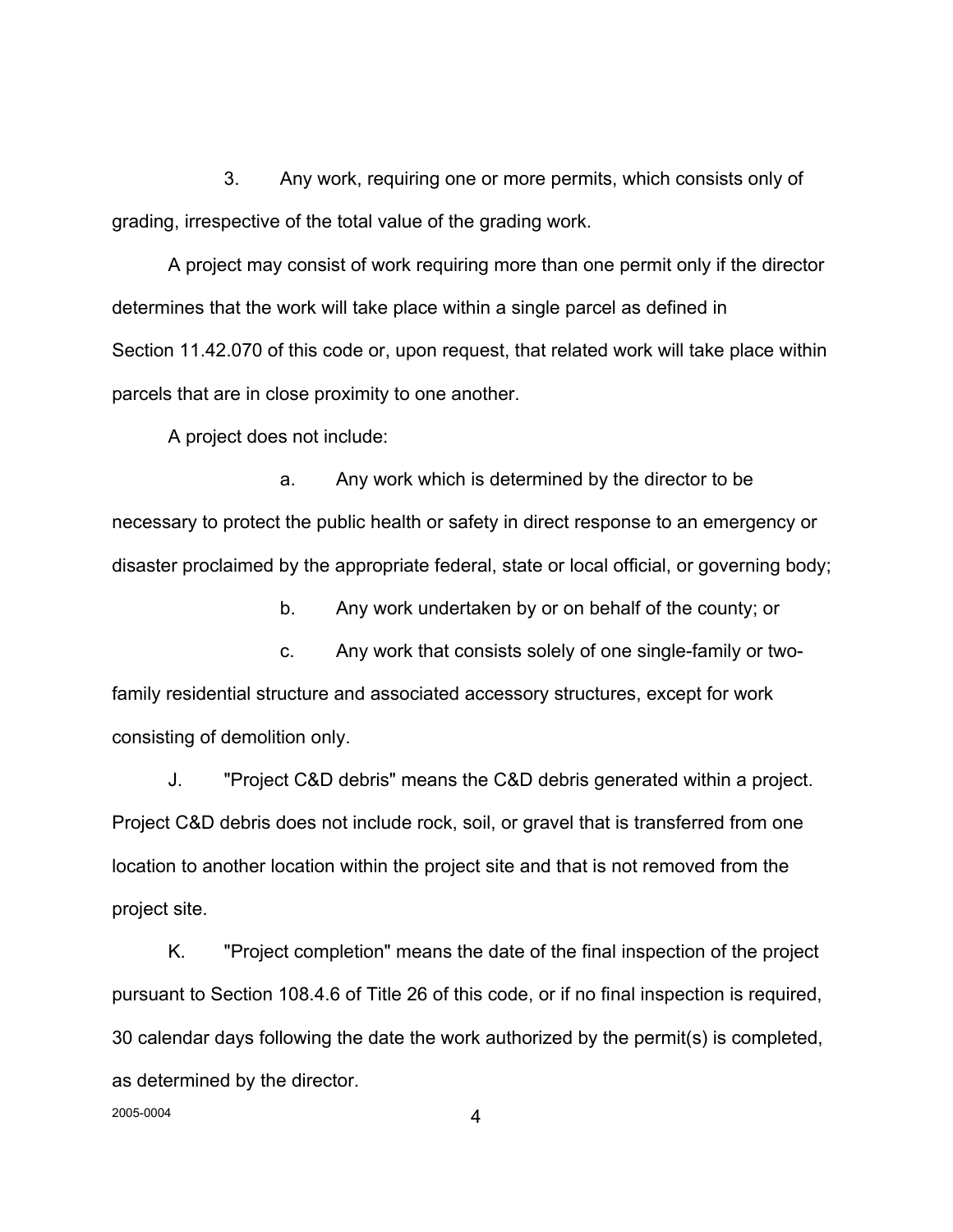L. "Radioactive waste" means waste regulated pursuant to the Radiation Control Law, section 114960 et seq. of the Health and Safety Code.

M. "Recycle" or "recycling" means the process of collecting, sorting, cleansing, treating, and reconstituting materials that would otherwise be disposed, and returning them to the economic mainstream in the form of raw material for new, reused, or reconstituted products which meet the quality standards necessary to be used in the marketplace. Recycling does not include the transfer of rock, soil, or gravel from one location to another location within the project site.

N. "Recycling and reuse plan" or "RRP" means a written plan for recycling and reuse of project C&D debris prepared and submitted pursuant to Section 20.87.050 in a form prescribed or approved by the director.

O. "Responsible person" means a person responsible for, or alleged to be responsible for, a violation of any provision of this chapter. A responsible person may include the person applying for the permit, the owner(s) of the real property on which the project will take place, and the owner's authorized representative.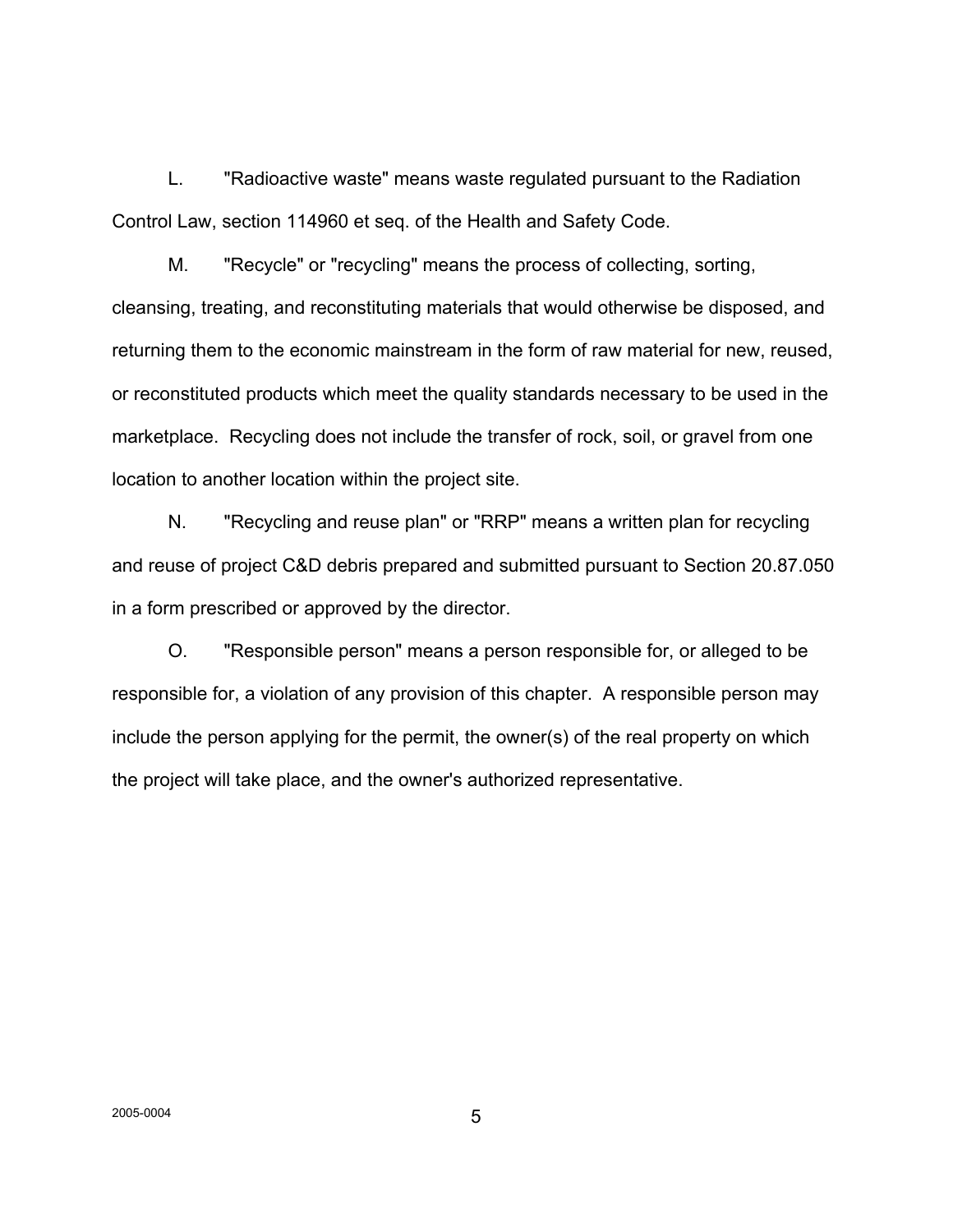P. "Reuse" means the use of a material in the same or similar form as originally produced, which material would otherwise be disposed. Reuse does not include the transfer of rock, soil, or gravel from one location to another location within the project site.

Q. "Solid waste" means all putrescible and nonputrescible solid, semisolid, and liquid wastes, including garbage, trash, refuse, paper, rubbish, ashes, industrial wastes, demolition and construction wastes, abandoned vehicles and parts thereof, discarded home and industrial appliances, dewatered, treated, or chemically fixed sewage sludge which is not hazardous waste, manure, vegetable or animal solid and semisolid wastes, and other discarded solid and semisolid wastes. Notwithstanding the foregoing, "solid waste" does not include any of the following:

1. Hazardous waste;

2. Materials or substances that are salvaged for reuse or recycling that are not disposed;

3. Radioactive waste; or

4. Medical waste.

R. "Vendor" means any company, person, or other third party that disposes, collects, receives, recycles, or reuses project C&D debris.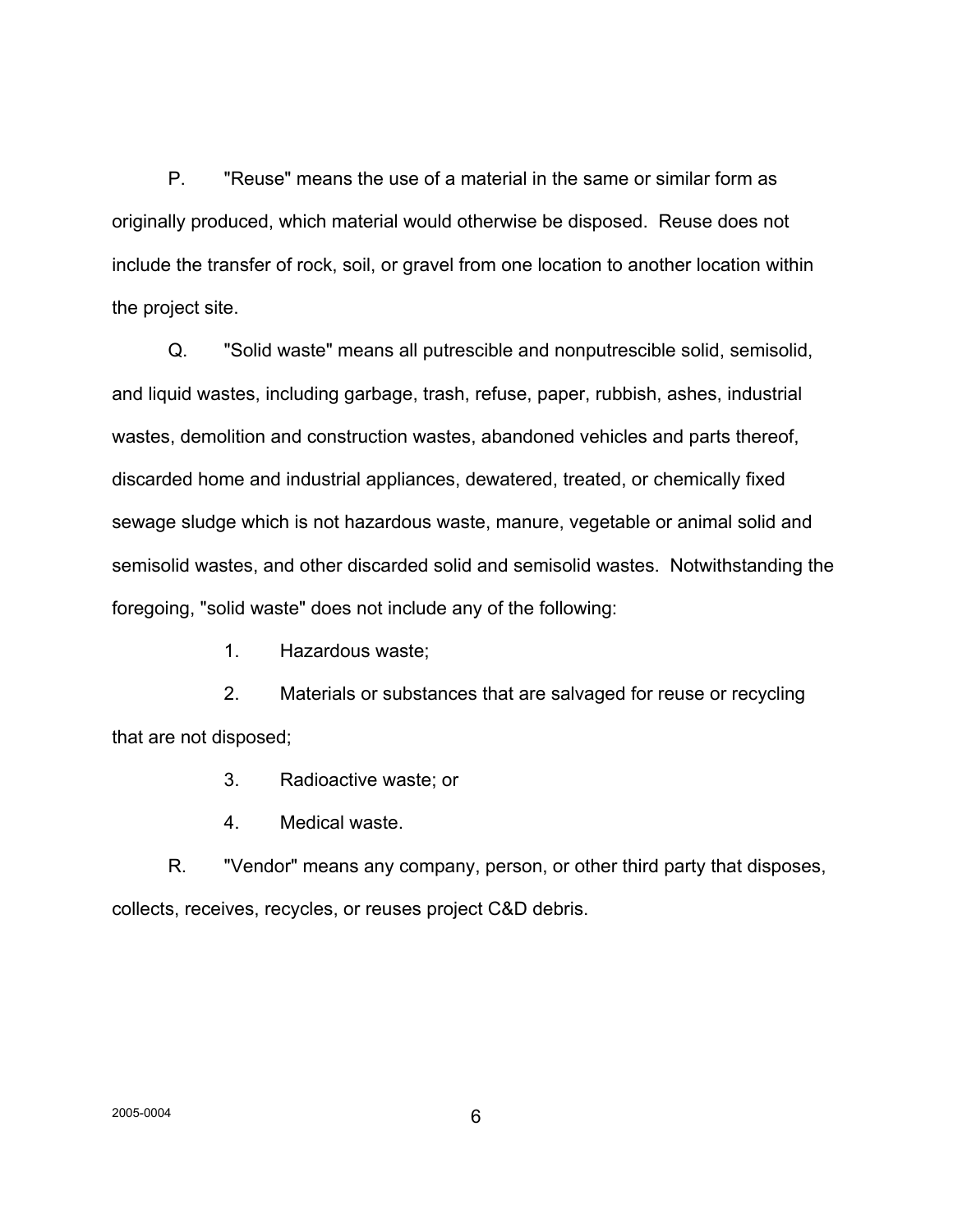### **20.87.040 Recycling and reuse requirements.**

A. At least 50 percent, determined by weight, of all soil, rock, and gravel removed from a project site must be recycled or reused unless a lower percentage is approved by the director upon a determination that recycling or reuse of 50 percent of all such materials is not reasonably feasible. To the extent practicable, soil, rock, and gravel to be removed from the project site may not be commingled with other project C&D debris.

B. At least 50 percent, determined by weight, of all project C&D debris, exclusive of soil, rock, and gravel, must be recycled or reused unless a lower percentage is approved by the director upon a determination that recycling or reuse of 50 percent of all such materials is not reasonably feasible.

C. Inert materials, exclusive of soil, rock, and gravel, may comprise no more than two-thirds, determined by weight, of the percentage of project C&D debris that is required to be recycled or reused under subsection B, unless a higher percentage of inert materials is approved by the director upon a determination that the project will not otherwise generate or result in sufficient C&D debris to meet the level of recycling or reuse required in subsection B.

D. In the event the required percentages of C&D debris have not been recycled or reused, every ton or fraction of a ton of C&D debris that has not been recycled or reused as required constitutes a separate violation of this chapter for which the director may impose administrative penalties as provided by subsection G of Section 20.87.090.

2005-0004 **7**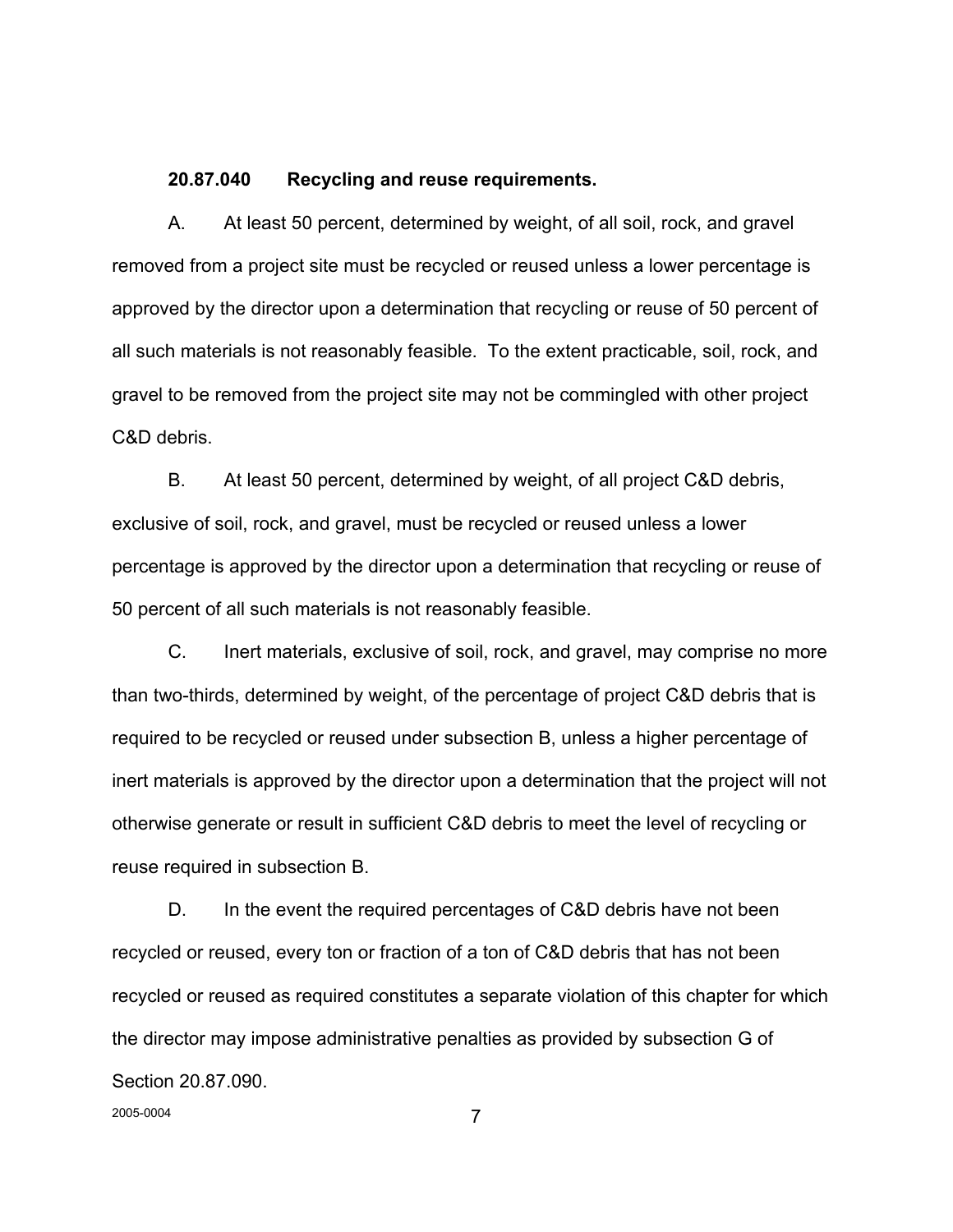E. Nothing in this section is intended to prohibit or discourage recycling or reuse of more than the required percentage of any project C&D debris.

## **20.87.050 Submission and required contents of recycling and reuse plan.**

A. An RRP must be submitted to the department of public works, environmental programs division, after an application for a permit has been filed for a project, unless an RRP for the project is already on file with the department of public works.

B. An RRP must contain all of the following information:

1. The name and address of the person applying for the permit;

2. Unless waived by the director, evidence that the owner or owners of the subject property acknowledge that they are aware of and understand that a violation of any provision of this chapter may result in the imposition of administrative penalties and that any unpaid administrative penalties imposed may be declared a lien on the subject property;

3. A description of the project, including location, scope, required permit(s), and estimated timeline for completion of the project;

4. The estimated total weight of the project C&D debris, with separate estimates for (1) soil, rock, and gravel; (2) all other inert materials; and (3) all other project C&D debris;

5. The estimated total weight of the project C&D debris which will be recycled or reused, with separate estimates for (1) soil, rock, and gravel; (2) all other inert materials; and (3) all other project C&D debris; 2005-0004 **8**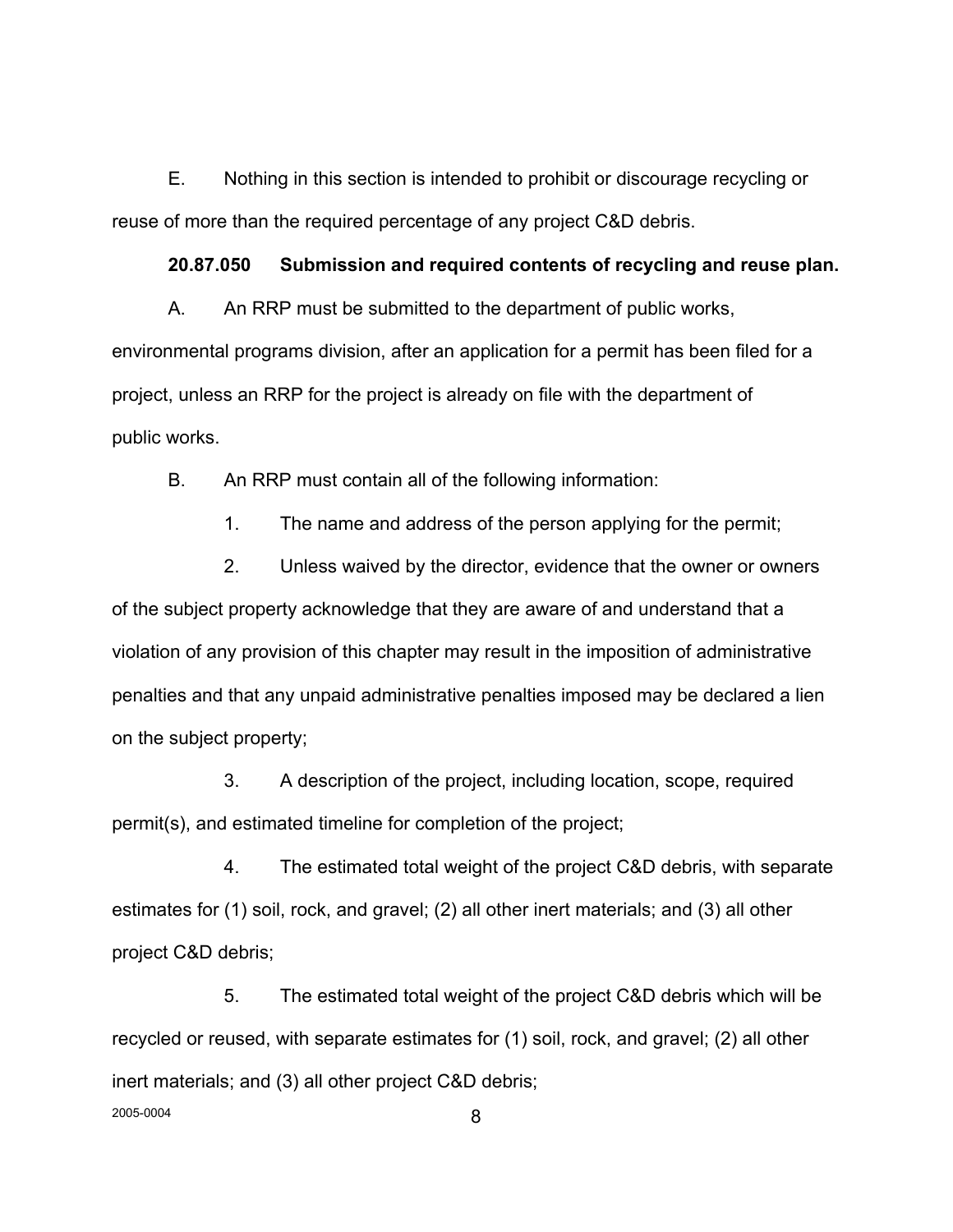6. The names and addresses of all vendors and facilities proposed to be used to collect, receive, dispose, recycle, or reuse the project C&D debris;

7. The recycling or reuse rate, as applicable, of each vendor and facility proposed to be used to recycle or reuse the project C&D debris; and

8. The estimated percentage, determined by weight, of the project C&D debris that will be recycled or reused, with separate estimates for: (1) soil, rock, and gravel; (2) all other inert materials; and (3) all other project C&D debris.

#### **20.87.060 Approval of recycling and reuse plan.**

A. No permit will be issued for a project unless and until the director has reviewed and approved an RRP for the project. An RRP will be approved only if the director determines that:

1. The RRP contains all of the information required by Section 20.87.050; and

2. The RRP demonstrates compliance with the requirements of Section 20.87.040. If approved by the director, the recycling or reuse rate of a vendor or facility employed in the recycling or reuse of project C&D debris may be used to substantiate the amount of project C&D debris recycled or reused by that vendor or facility.

B. If at any time it becomes apparent that the contents of an approved RRP are no longer accurate, the director must be notified immediately to determine whether an addendum to the RRP must be submitted.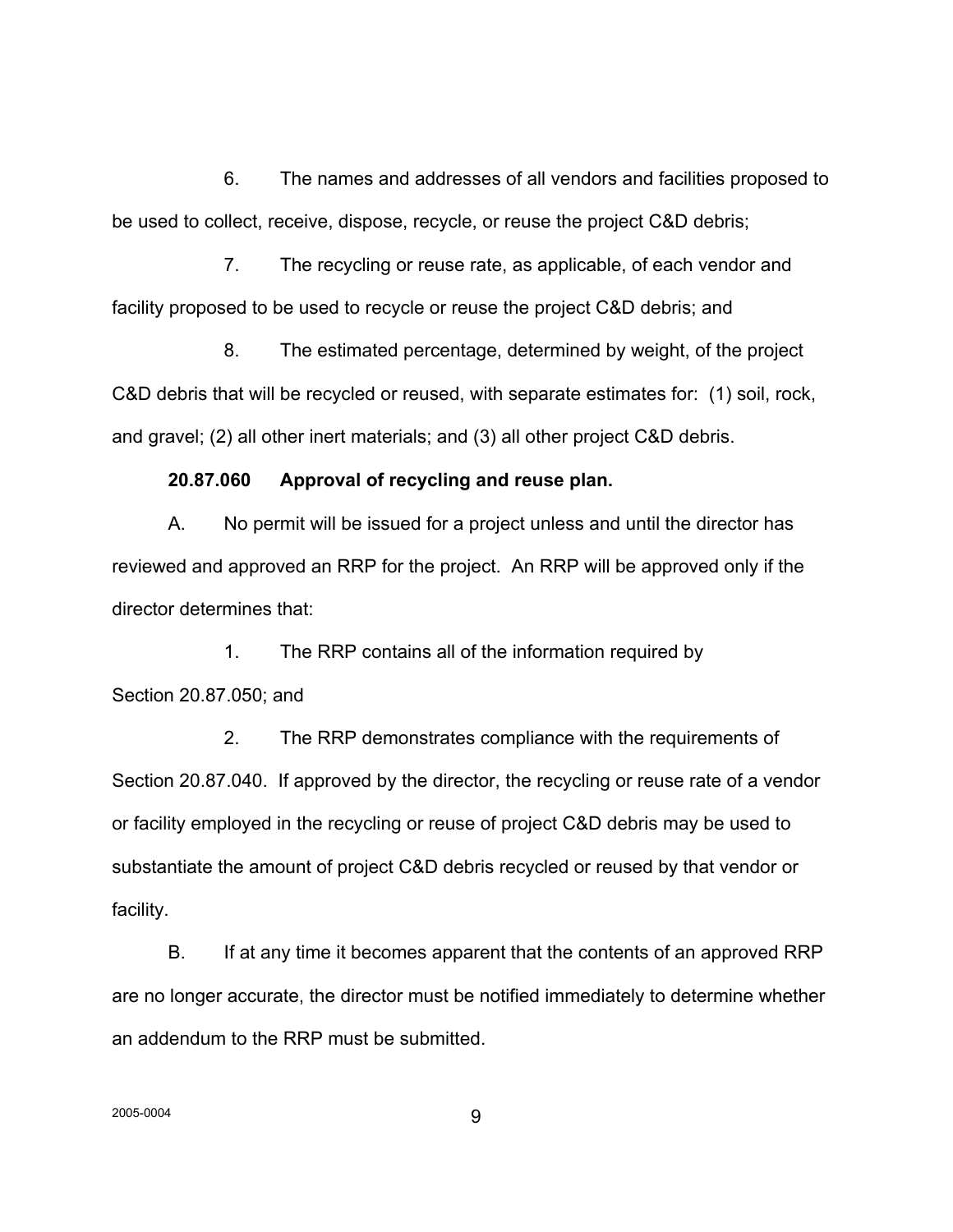C. In the event an addendum to an RRP is required, the addendum must be submitted with such information as may be required by the director to ensure compliance with subsection B of Section 20.87.050.

# **20.87.070 Evidence of compliance with recycling and reuse requirements.**

A. No later than 90 days after issuance of the first permit for the project, an initial progress report must be submitted to the director. Annual progress reports must be submitted thereafter, on or before March 1 of every year, until project completion. The progress reports must be in a form prescribed or approved by the director and contain all of the following information:

1. A brief description of the status of completion of the project;

2. The estimated weight of all project C&D debris that has been generated, reused or recycled, and disposed to date, with separate estimates for (1) soil, rock, and gravel; (2) all other inert materials; and (3) all other project C&D debris;

3. The estimated percentage that inert materials, exclusive of soil, rock, and gravel, comprise of the total project C&D debris that has been recycled or reused to date; and

4. The name and address of each vendor and facility used to collect, receive, dispose, recycle, or reuse the project C&D debris to date, and the recycling or reuse rate, as applicable, of each vendor and facility used to recycle or reuse the project C&D debris to date.

2005-0004 **10**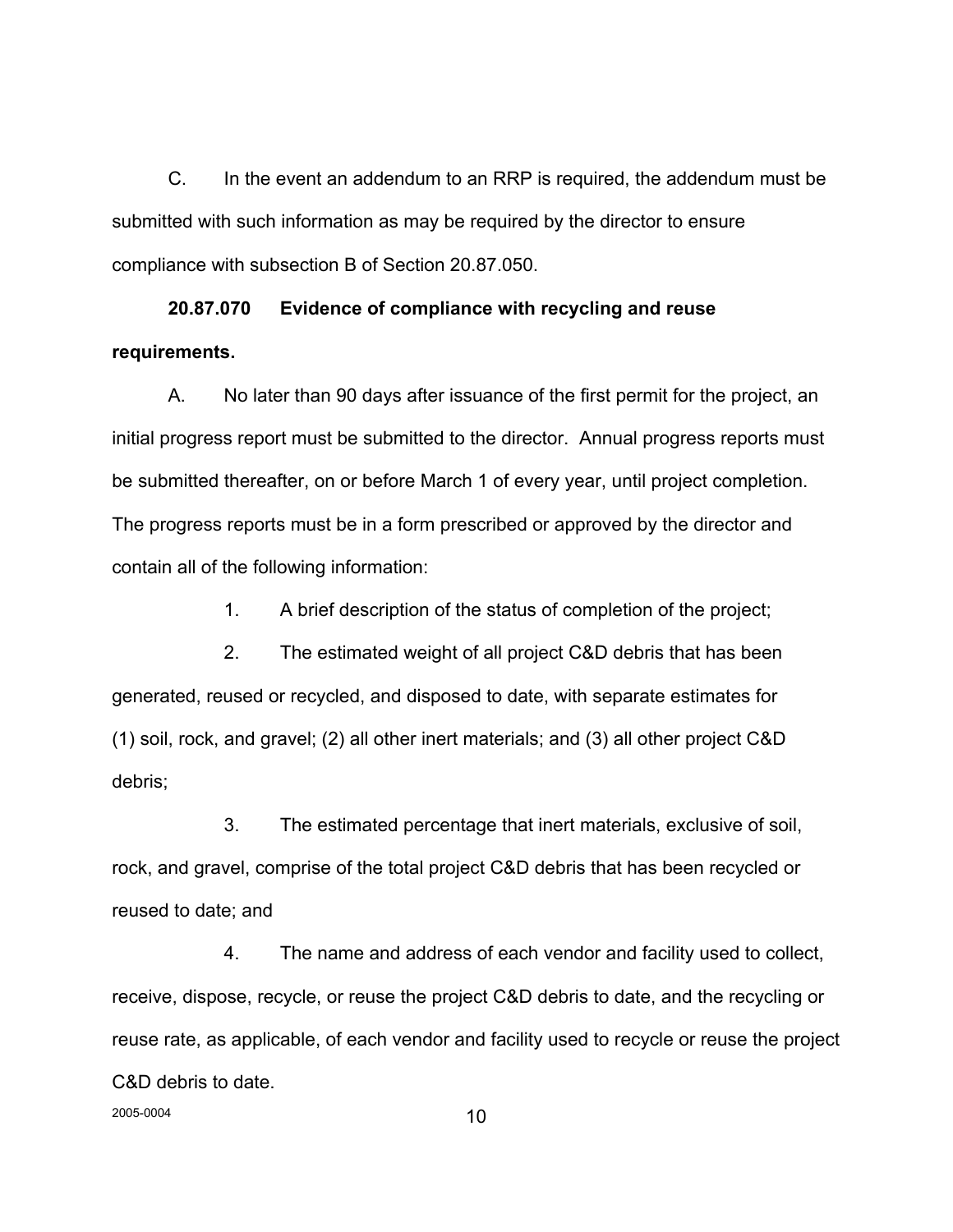B. Notwithstanding the foregoing, an annual progress report is not required if the director has been notified that a final compliance report will be submitted on or before May 30 of the same year. In the event that no final compliance report is submitted by May 30, a progress report must be submitted no later than May 30.

C. Within 45 days following project completion, a final compliance report containing the following information and documentation must be submitted to the director, with separate weights and calculations shown for (1) soil, rock, and gravel; (2) all other inert materials; and (3) all other project C&D debris:

1. The weight of all project C&D debris;

2. The weight of the project C&D debris that was recycled or reused;

3. The weight of the project C&D debris that was disposed;

4. Copies of receipts from every vendor or facility that collected, transported, or received any project C&D debris. Each receipt must specify the weight of any project C&D debris handled by the vendor or facility and must clearly demonstrate that all such C&D debris originated from the project site;

5. A calculation of the actual percentage, determined by weight, of project C&D debris that was recycled or reused; and

6. A description of the manner in which the project C&D debris was recycled or reused and the name and address of all vendors and facilities employed in the recycling or reuse of project C&D debris, including the recycling or reuse rate of each vendor or facility, as applicable.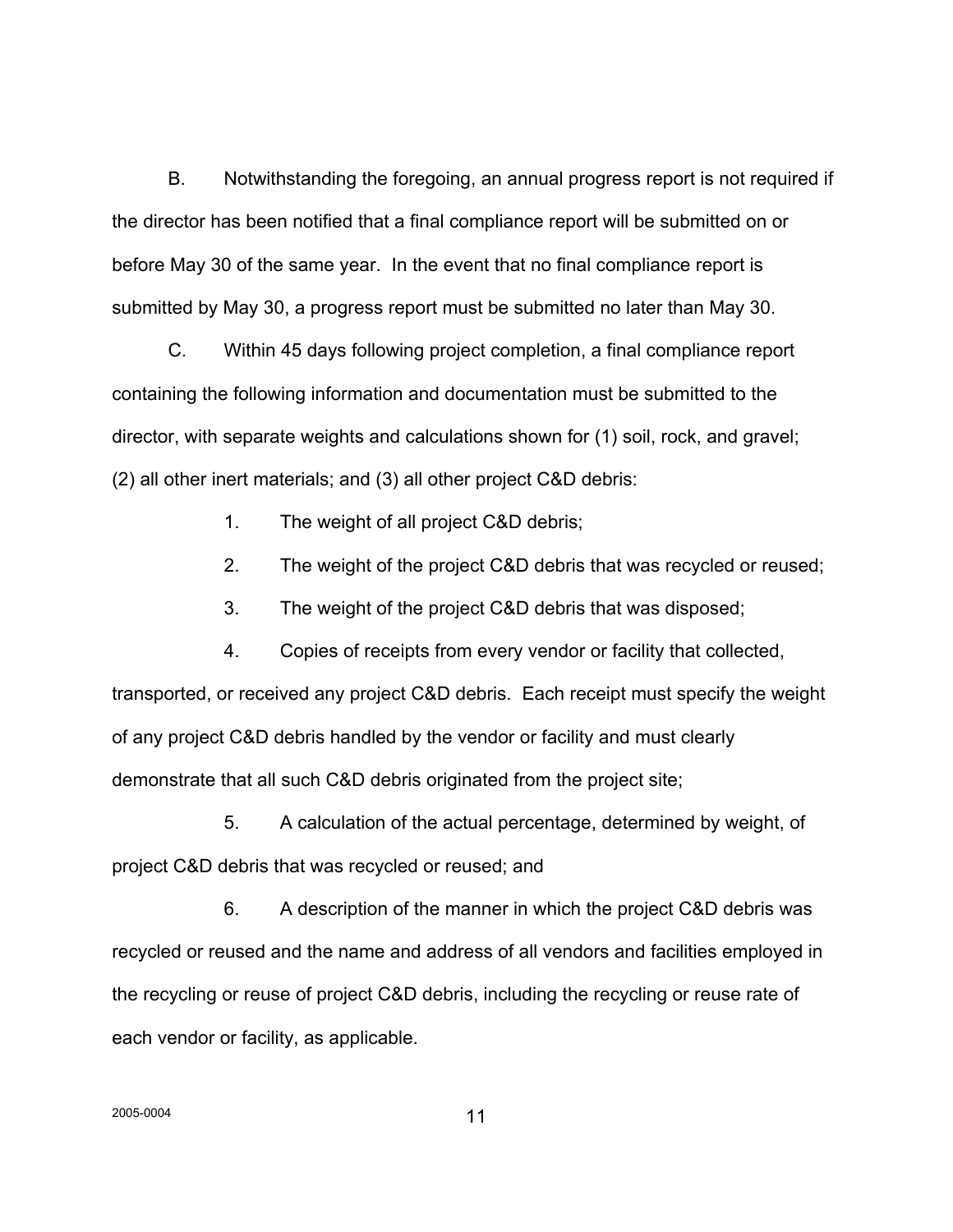D. Failure to accurately account for and submit the required documentation for all project C&D debris in the final compliance report constitutes a violation of this chapter.

# **20.87.080 Weighing of project C&D debris.**

All project C&D debris must be weighed on scales that comply with all applicable state and county regulatory requirements for accuracy and maintenance, except when the director determines that weighing C&D debris is not practical. In that event, a volumetric measurement must be used and the volume converted to weight based on the standardized conversion rate table approved by the director for this purpose.

# **20.87.090 Notice of violation and administrative penalty.**

A. In addition to any other remedy authorized by this code or applicable law, any violation of the provisions of this chapter will be subject to an administrative penalty, enforcement, and collection proceedings, as set forth in this chapter and authorized by section 53069.4 of the California Government Code. Each day of a continuing violation constitutes a separate violation.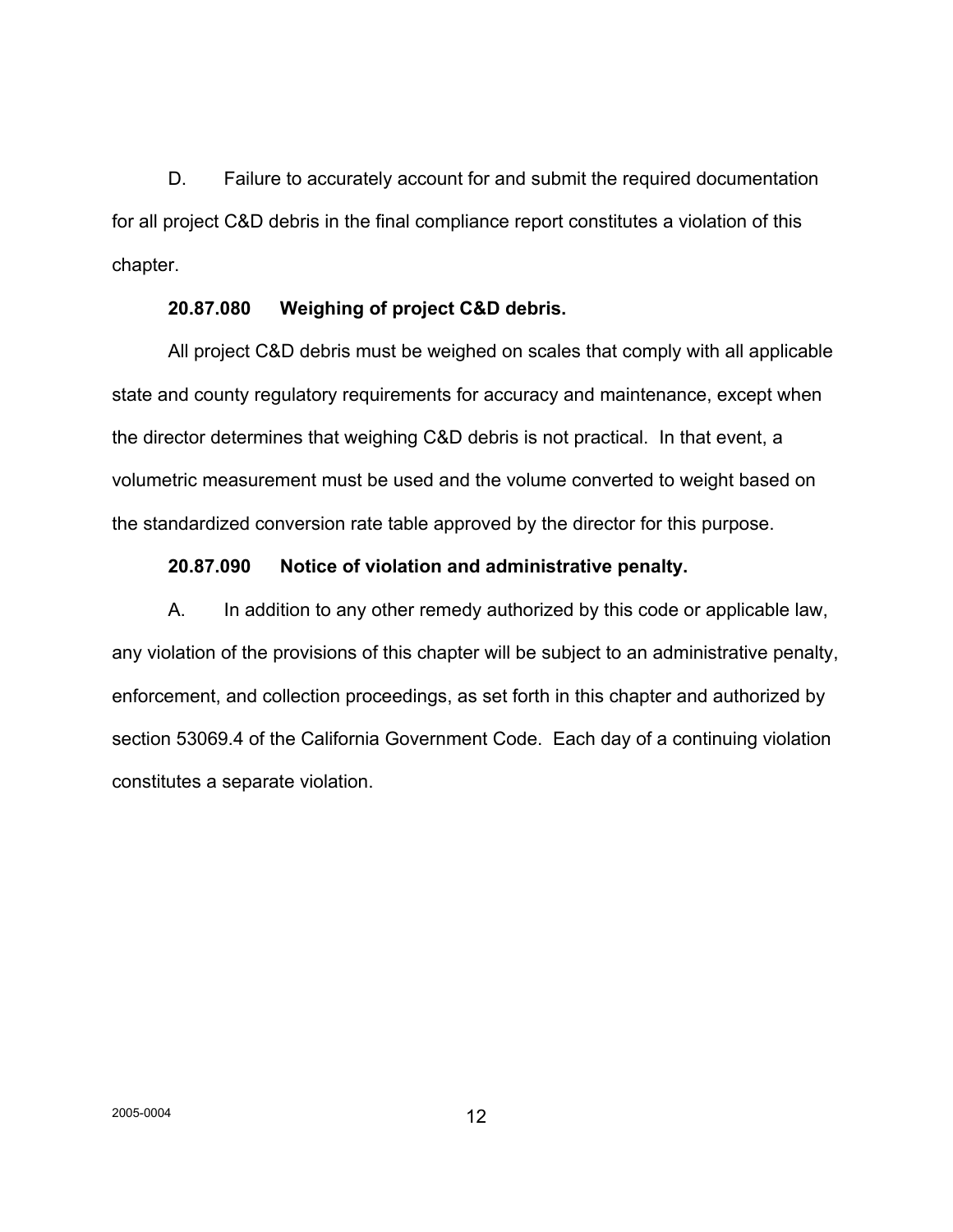B. Except as otherwise provided in subsection C, the director may impose an administrative penalty for each violation in an amount not to exceed \$100 for the first violation, \$200 for the second violation of the same provision of this chapter within one year after the first violation, and \$500 for each additional violation of the same provision of this chapter within one year after the first violation. Where a violation constitutes a continuing violation, no administrative penalty will be imposed unless the violation is not corrected within 30 days of the date of service of a notice describing the violation. Upon a determination by the director that a continuing violation cannot be subsequently corrected or cured, the violation will be deemed corrected at the end of 60 days following the date of service of the notice of violation.

C. If the director determines that a project is in violation of the requirements of Section 20.87.040, the director may impose an administrative penalty equal to \$250 for every ton or fraction of a ton of C&D debris that was not recycled or reused as required.

D. Whenever the director determines that a violation of any provision of this chapter has occurred, the director is authorized to issue a notice of violation. The director's issuance of a notice of violation is final unless an administrative appeal has been filed as provided in Section 20.87.100. If such an administrative appeal is not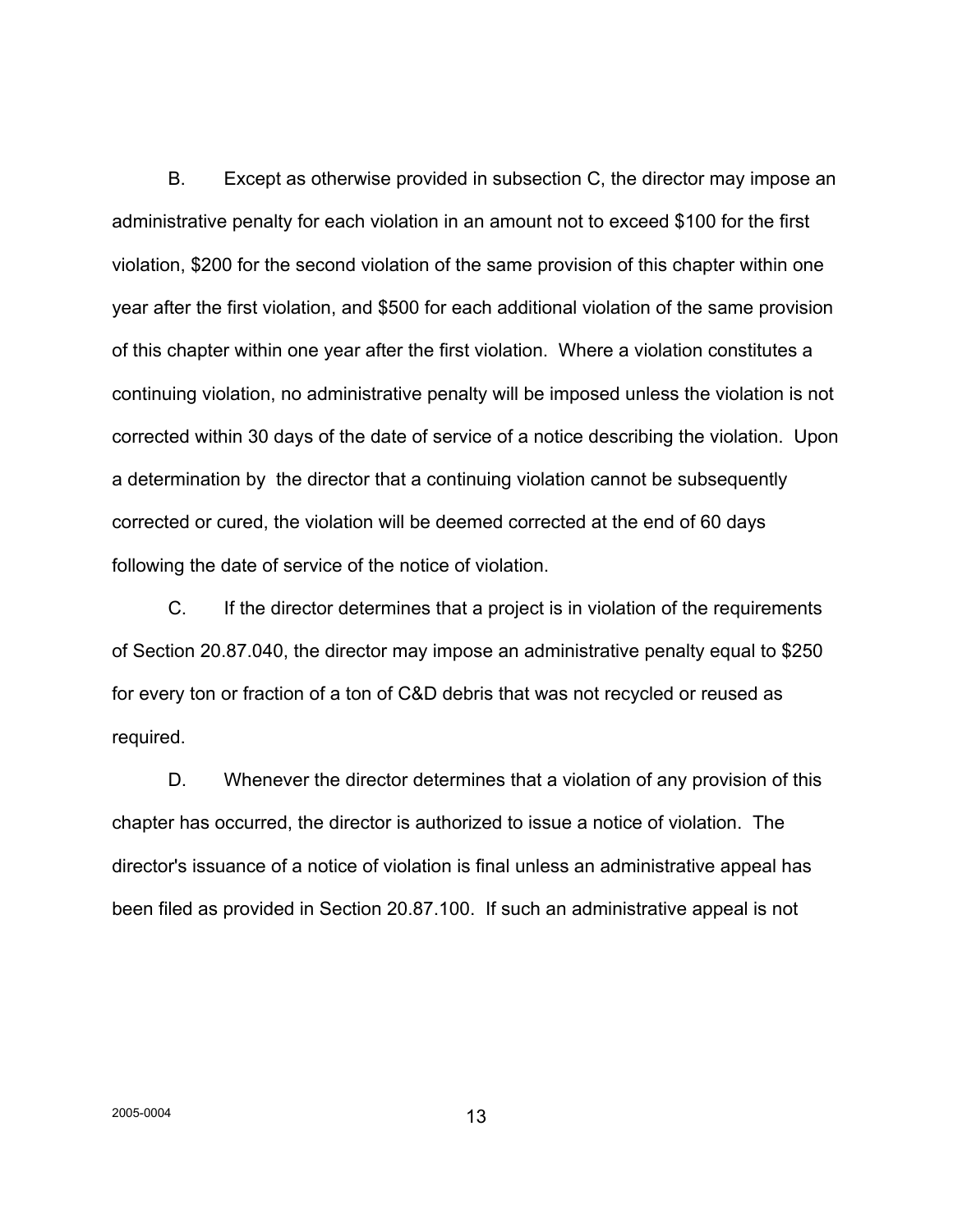filed, the director may withhold approval of any and all RRPs submitted by the responsible person on any project(s) until the applicable administrative penalty has been paid, and the amount of any unpaid administrative penalty may be declared a lien on any real property on which the project took place, as provided in Section 20.87.120.

E. The notice of violation shall specify the conditions constituting the violation, the time, if any, within which the violation must be corrected, the applicable administrative penalty, and the availability of an administrative appeal as provided in Section 20.87.100. The notice of violation shall also state that if such an administrative appeal is not filed and the applicable administrative penalty has not been paid, the director may withhold approval of any and all RRPs submitted by the responsible person on any project(s) until such penalty has been paid, and the amount of any unpaid administrative penalty may be declared a lien on any real property on which the project took place, as provided in Section 20.87.120.

F. A notice of violation shall be served upon a responsible person(s) by personal delivery or by registered or certified mail, return receipt requested, at the director's election. In the event, after reasonable effort, the director is unable to serve the notice of violation as set above, service shall be accomplished by posting a copy of the notice on the premises of the project. The date of service is deemed to be the date of mailing, personal delivery, or posting, as applicable.

G. The total amount of administrative penalties imposed for a project under this section may not exceed 15 percent of the value of the project, as described on the permit application(s), or \$50,000, whichever is less.  $2005-0004$  14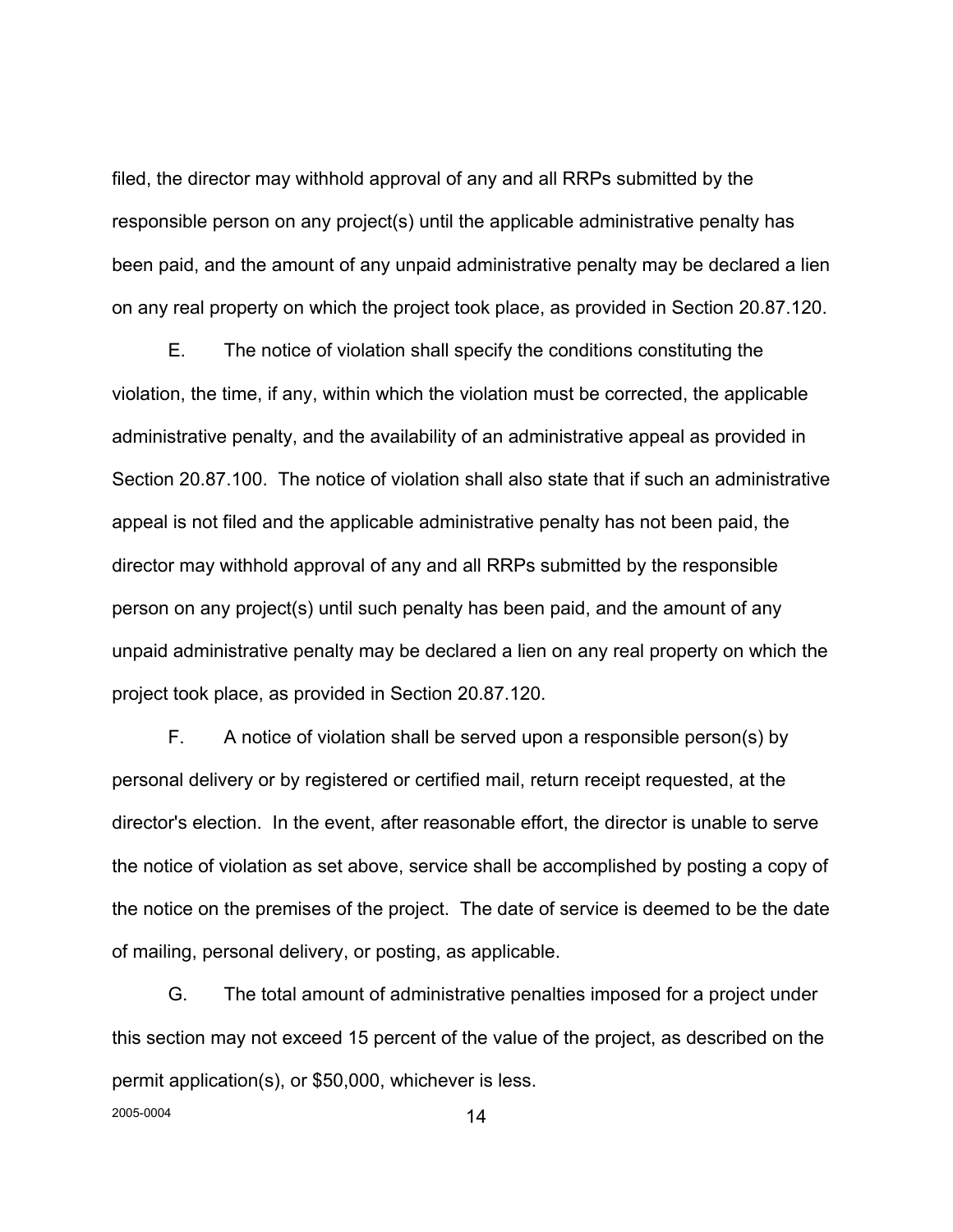H. Any penalty collected under this section will be deposited in a separate revenue fund entitled "Solid Waste Management Fund."

#### **20.87.100 Administrative review of notice of violation.**

A. Any person upon whom a notice of violation has been served may request an administrative review of the accuracy of the contents of the notice and/or the propriety of any administrative penalty by filing a written notice of appeal with the director no later than 30 days after the date of service of the notice of violation. The notice of appeal must include all facts supporting the appeal and any statements and evidence, including copies of all written documentation and a list of any witnesses, that the appellant wishes to be considered in connection with the appeal.

B. Notwithstanding the provisions of Section 20.84.010, the appeal shall be heard by a hearing officer designated by the director. The hearing officer shall conduct a hearing concerning the appeal within 45 days from the date that the notice of appeal is filed, or on a later date if agreed upon by the appellant and the county, and shall give the appellant ten days prior written notice of the date of the hearing. The hearing officer shall sustain, rescind, or modify the notice of violation by written decision. The hearing officer shall have the power to waive any portion of an administrative penalty in a manner consistent with the decision. Service of the hearing officer's decision shall be made on the appellant in the manner provided in subsection C of Section 20.87.090. The decision of the hearing officer is final and effective on the date of service of the written decision, is not subject to further administrative review, and constitutes the final administrative decision. If judicial review of the final administrative decision is not  $2005-0004$  15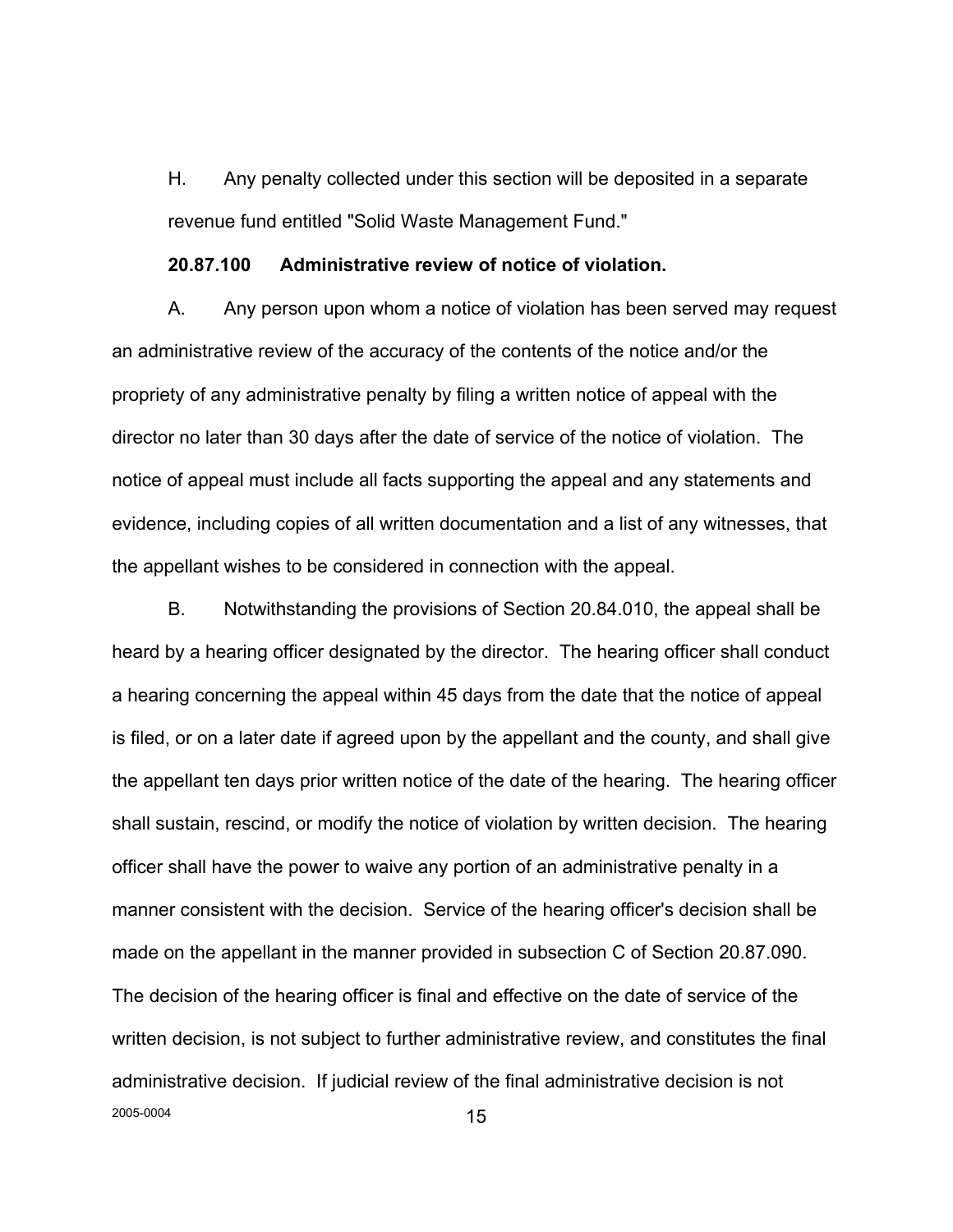sought in accordance with the provisions of Section 20.87.110, the decision of the hearing officer shall be deemed confirmed and the director may withhold approval of any and all RRPs submitted by the responsible person on any project(s) until the applicable administrative penalty has been paid, and the amount of any unpaid administrative penalty may be declared a lien on any real property on which the project took place, as provided in Section 20.87.120.

# **20.87.110 Judicial review.**

Within 20 days after service of the written decision of the hearing officer, a person contesting that decision may seek review of the decision by filing an appeal in the superior court pursuant to section 53069.4 of the Government Code. A copy of the notice of appeal must be served in person or by first-class mail upon the clerk of the board of supervisors of the County of Los Angeles by the person filing the appeal and a copy of the notice of appeal must be submitted to the director. If the decision of the court is against the contestant, the director may withhold approval of any and all RRPs submitted by the responsible person on any project(s) until the applicable administrative penalty has been paid, or the amount of any unpaid administrative penalty may be declared a lien on any real property on which the project took place, as provided in Section 20.87.120.

#### **20.87.120 Enforcement and collection of administrative penalties.**

A. Prior to recordation of a lien declared under this Chapter in the amount of an unpaid administrative penalty, notice shall be given to the owner of the property to be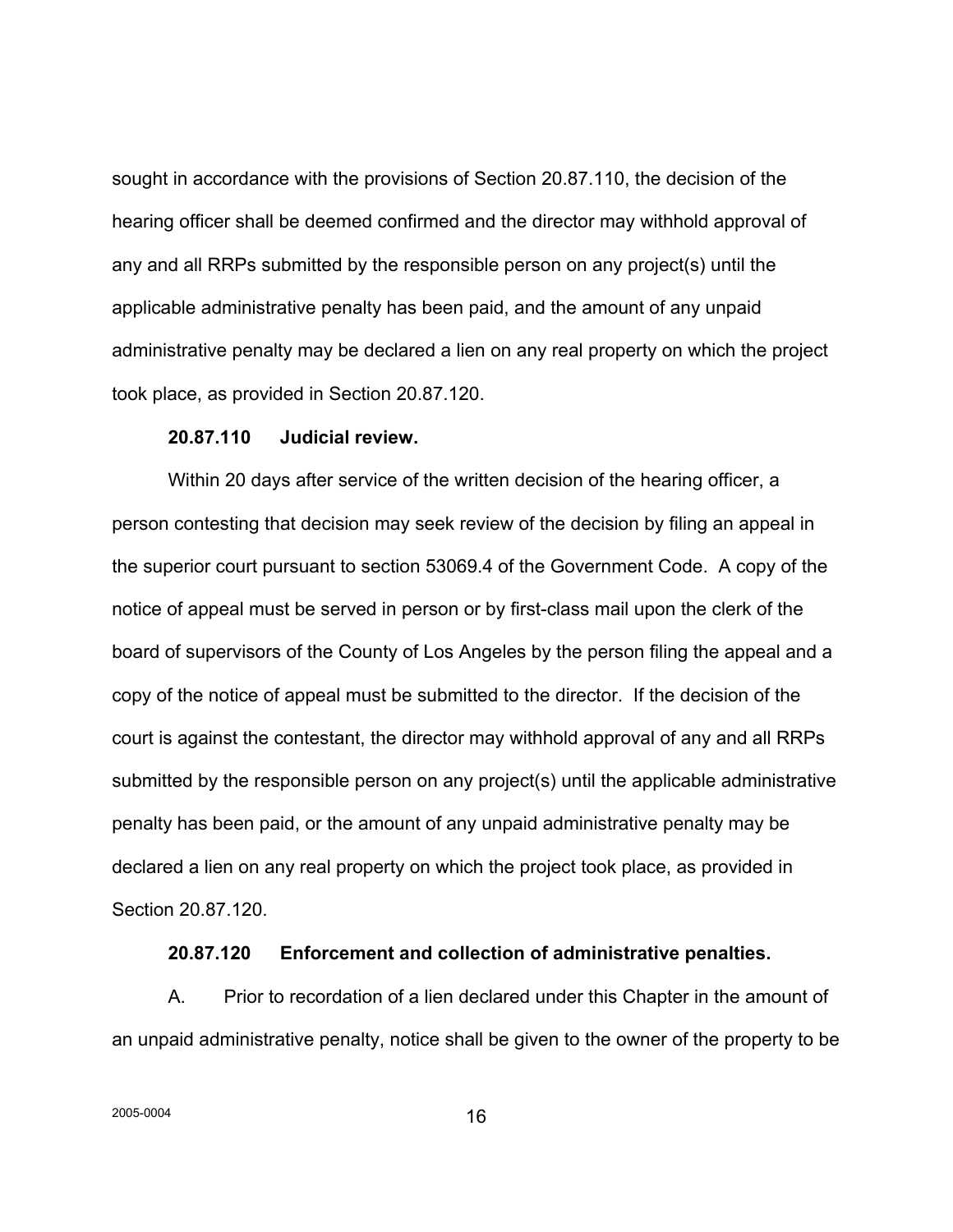subject to the lien and shall be served in the same manner as a summons may be served pursuant to section 415.10 et seq*.* of the Code of Civil Procedure.

B. The lien shall attach upon recordation in the office of the county recorder. The lien shall specify the amount of the lien, the date of the violations, the date of the final decision, the street address (if any), legal description, and assessor's parcel number of the parcel on which the lien is imposed, and the name and address of the record owner of the parcel.

C. In the event that the lien is discharged, released, or satisfied, either through payment or foreclosure, the county shall record a notice of the discharge containing the information specified in subsection B.

## **20.87.130 Standards, guidelines, and criteria.**

The director may establish and/or adopt standards, guidelines, and criteria consistent with this chapter which are reasonably necessary to achieve the objectives of this chapter.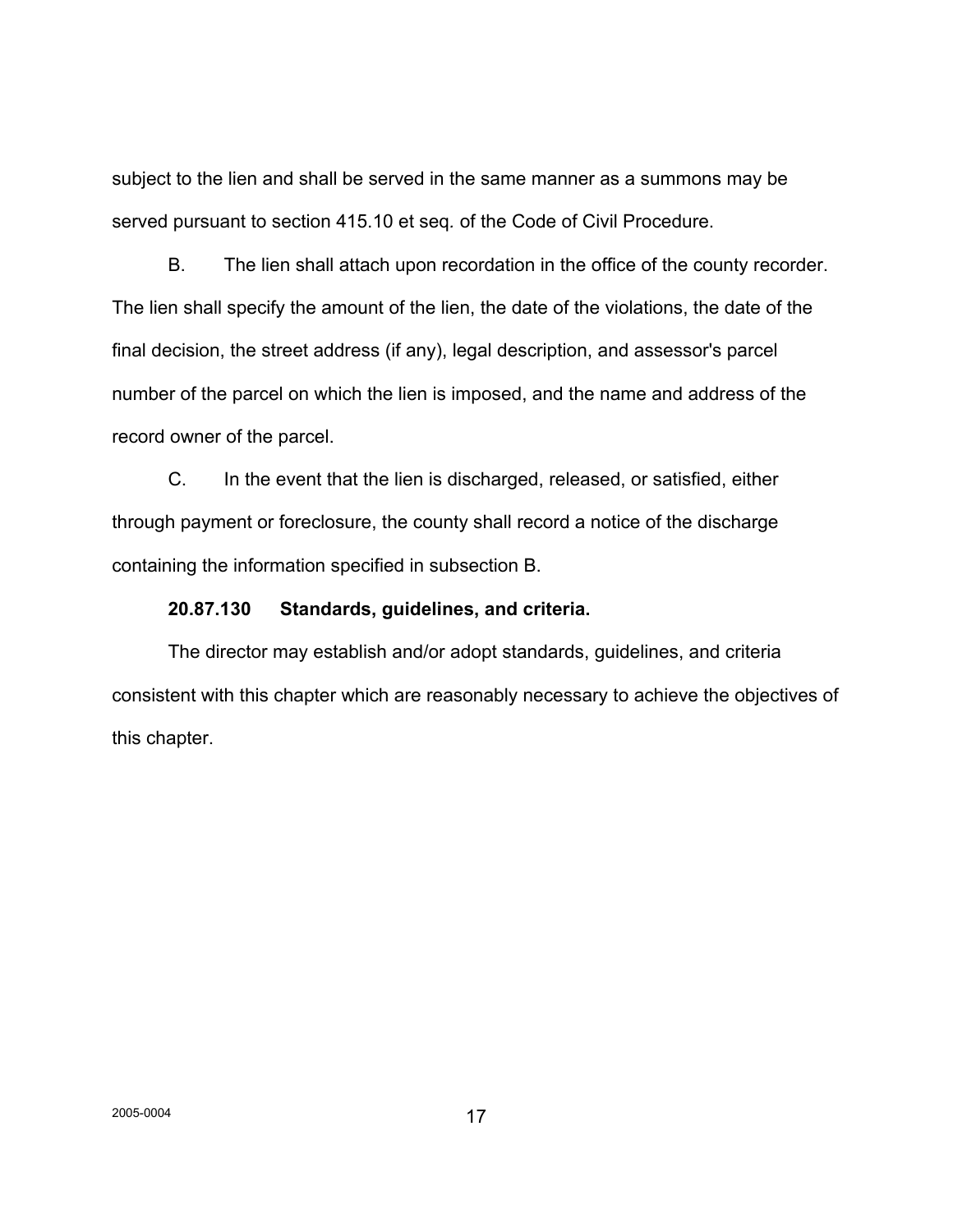# **20.87.140 Inspections, inquiries, and audits.**

The director may make any and all inspections, inquiries, and audits as the director may deem necessary to determine compliance with this chapter.

**SECTION 2.** The operative date of this ordinance shall be the 61st day after the date on which this ordinance becomes effective. For an additional period of six months following the operative date of this ordinance, no administrative penalties shall accrue under Section 20.87.090.

[2087FPCOC.rtf]